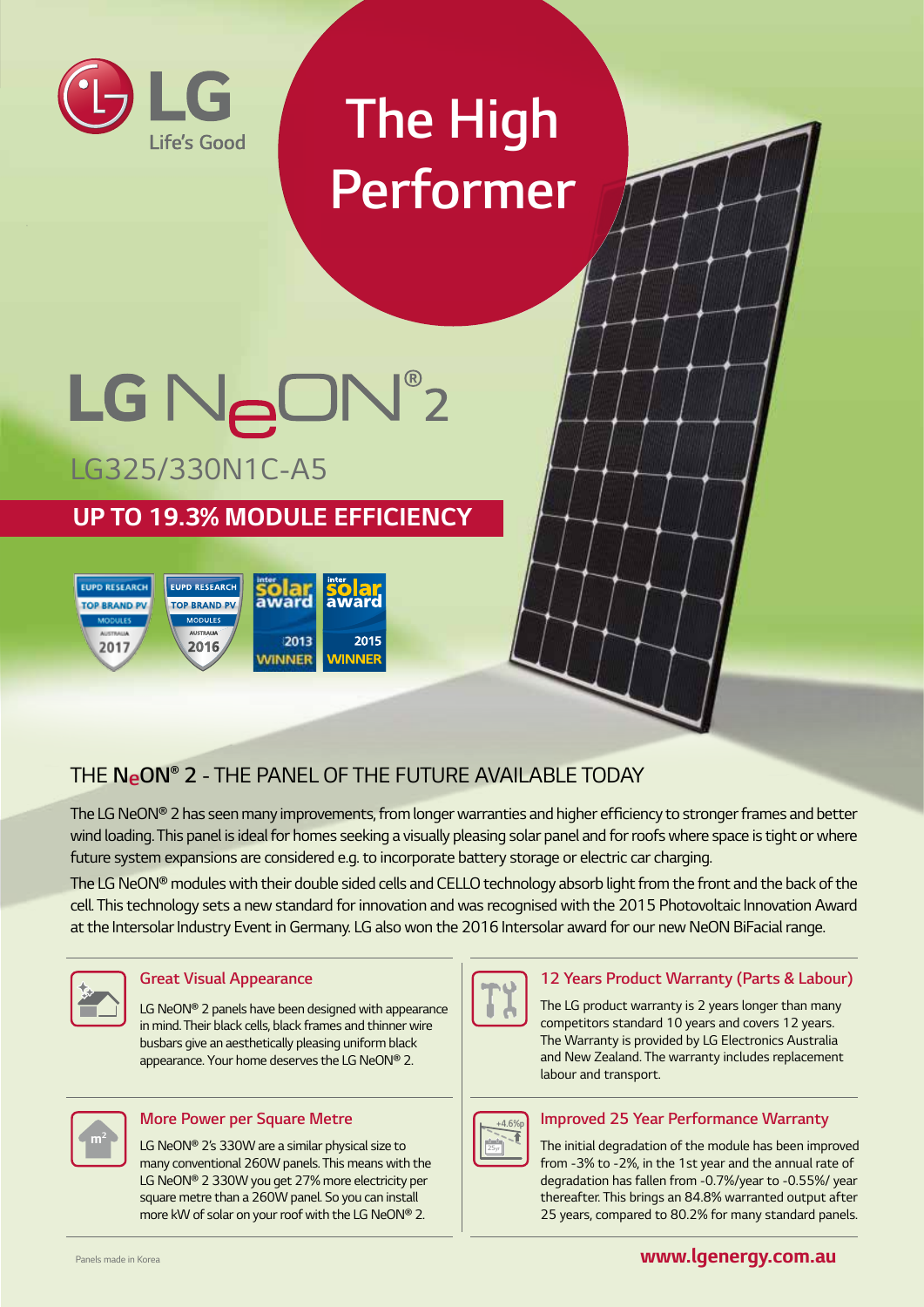# *LG325N1C-A5 I LG330N1C-A5*   $LG$   $N_{\ominus}$ O $N^{\degree}$ 2

### *ABOUT LG ELECTRONICS*

*LG Electronics embarked on a solar energy research programme in 1985, using our vast experience in semi-conductors, chemistry and electronics. LG Solar modules are now available in 32 countries. In 2013, 2015 and 2016 the LG NeON® range won the acclaimed Intersolar Award in Germany, which demonstrates LG Solar's lead in innovation and commitment to the renewable energy industry.* 

*With over 200 lesser known brand panels selling in Australia, LG solar panels offer a peace of mind solution, as they are backed by an established global brand.*

### *KEY FEATURES*



### *Proven Field Performance*

*LG has been involved in a number of comparison tests of the LG panels against many other brand panels. LG NeON® models are consistently among the best performing in these tests.*



#### **LG Corrosion Resistance Certification**

*LG NeON®* 2 panels can be installed confidently *right up to the coastline. The panels have*  received certification for Salt Mist Corrosion to *maximum severity 6 and Ammonia Resistance.* 



#### *Strict Quality Control Reliable for the Future*

*The quality control of LG world-class solar production is monitored and improved using Six Sigma techniques via 500+ monitoring points to effectively maintain and improve our uncompromising quality.*



#### **Multi Anti-reflective Coatings**  *Increase Output*

LG is using an anti-reflective coating on the *panels glass as well as on the cell surface to ensure more light is absorbed in the panel and*  not reflected. More absorbed light means more *electricity generation.*



#### *Improved High Temperature Performance*

*Solar panels slowly lose ability to generate power as they get hotter. LG NeON® 2, has an improved*  temperature co-efficient to standard modules, *which means in hot weather LG NeON® 2 panels will deliver higher output.*



#### *"CELLO" Technology Increases Power*

*"CELLO" Multi wire busbar cell technology lowers electrical resistance and increases*  panel efficiency, giving more power per *panel and provides a more uniform look to the panel.*



#### *Low LID*

*The N-type doping of the NeON® cells results in extremely low Light Induced Degradation (LID) when compared with the standard P-type cells. This means more electricity generation over the life of the panel, as the panel degrades less.*



#### *Extensive Testing Programme*

*LG solar panels are tested between 2 to 4 times the International Standards at our in-house testing laboratories, ensuring a very robust and longer lasting solar module.* 



#### *Cyclone Wind Load Resistance*

*LG modules have a strong double walled frame. When it comes to wind forces (rear load) many*  competitor modules are certified to 2400 Pascals. LG modules are certified to more than double - *5400 Pascals, which provides at least double the strength and durability to a standard module.*



#### **Positive Tolerance (0/+3%)**

If you buy a 330 Watt panel then the flash test *of this panel will show somewhere between 330W and 340W. Some competitor panels have*  -/+ tolerance, so you could get a flash test result *below the rated Watt, meaning you pay for Watts you never get.*



#### *Anti PID Technology for Yield Security*

*PID (Potential Induced Degradation) affects the long term ability of panels to produce high level electricity output. LG panels have anti PID technology and have been successfully tested by leading third party laboratories regarding PID resistance.*



#### *Fully Automated Production in South Korea*

*All LG solar panels are manufactured in a custom designed and fully automated production line by LG in Gumi, South Korea ensuring extremely low tolerances. This means great quality and build consistency between panels.*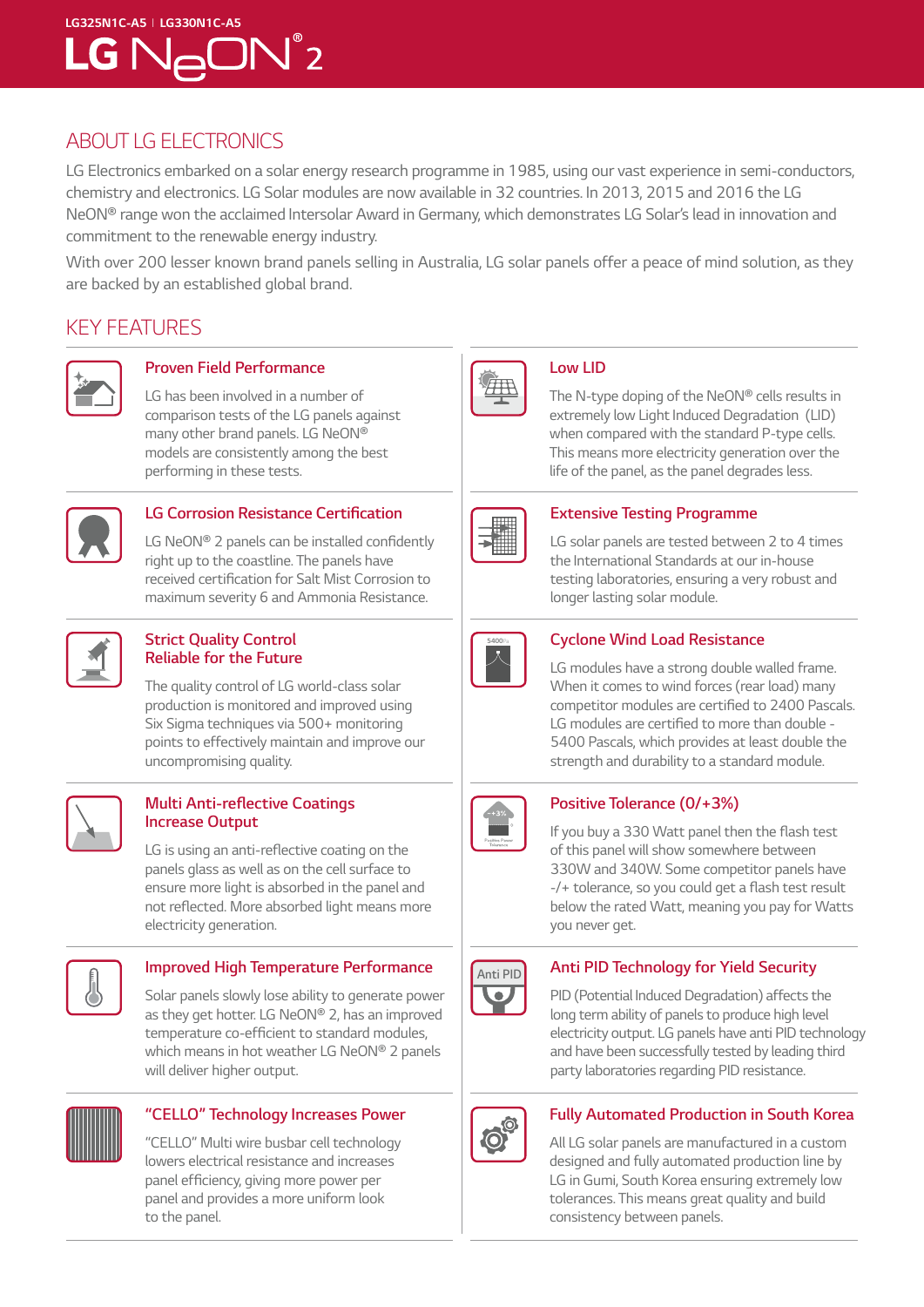# $LG$   $N_{\bigoplus}$ O $N^{\degree}$ 2

# *LG NeON® 2 – ENHANCED. MORE EFFICIENT. ADVANCED.*

LG NeON<sup>®</sup> 2 solar modules now offer even more output. Featuring a classy design and with a total of 60 cells, it can withstand a load of 6,000 pascals. LG has lengthened its product warranty from 10 to 12 years and has improved its *linear performance guarantee to 84.8% of nominal output after 25 years. The LG NeON® 2 is an excellent choice for high performing long lasting solar systems.*

## *LOCAL WARRANTY, GLOBAL STRENGTH*

LG Solar is part of LG Electronics Inc., a global and financially *strong company, with over 50 years of experience in technology. Good to know: LG Electronics Australia Pty Ltd is the* 

*warrantor in Australia and NZ for your solar modules. So*  LG support, via offices in every Australian mainland state *and NZ and through our 70 strong, Australia wide dealer network, is only a phone call away.*

### *HIGHER OUTPUT, HIGHER YIELD*

*The NeON® Cell produces energy from both the front and the back of the cell. This innovative approach allows the absorption of light from the back of the cell which*  raises the panel's efficiency and power output. Standard *panels only absorb light from the front.*







*Incident light LG NeON® 2 module Standard module*

## *EXCELLENT QUALITY, INDEPENDENTLY TESTED*

*You can rely on LG. We test our products with at least double the intensity*  specified in the IEC standard*. (International Quality Solar Standard).*





*EVA Backsheet*

*Panel*



*Our panel range have won a string of International Awards.*

## *POWERFUL DESIGN, GUARANTEED ROBUST*

*With reinforced frame design, the LG NeON 2 can endure a front load of 6000 Pa which is the equivalent of 1048 kg over the size of the module. The rear load/wind load of the module is 5400 Pa which is more than twice the wind load resistance of standard modules (2400 Pa).*







# *Longer Product Warranty 10yrs + 2yrs*

*LG offers a two year longer product warranty for parts and labour than many competitors. 10 years to an impressive 12 years.*